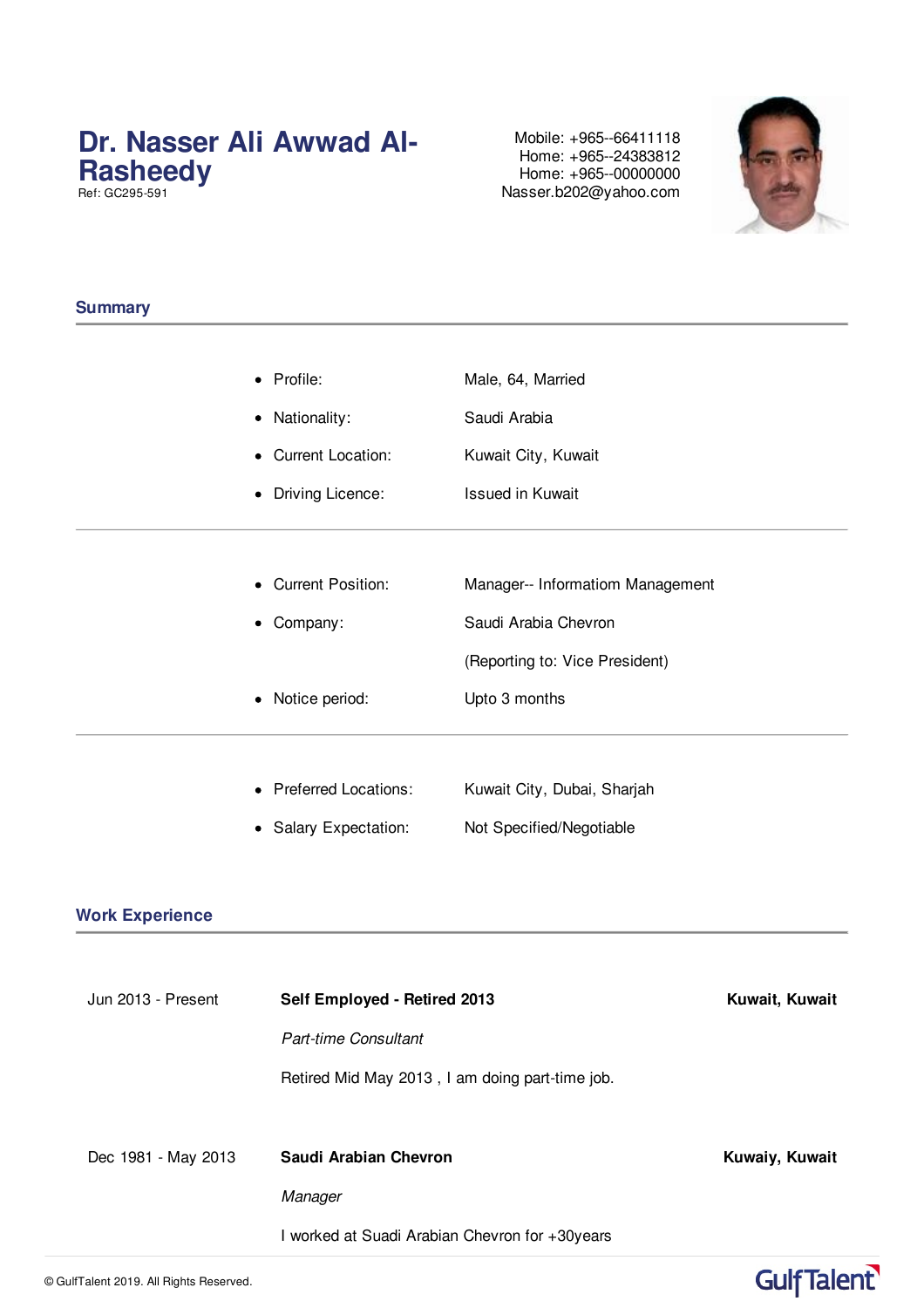I worked at Suadi Arabian Chevron for +30years in diferent Management and leadership level thru my career. I participated in the development and the business growth thru my service. I invovled and contributed in project management as well as improve company image internally and externally . Pls. refer to my CV which is attached in the application.

#### **Education**

| Oct 2001 - Aug 2006       | <b>Sadat Acadmy</b>                     |          |                                        | <b>Egypt</b>  |
|---------------------------|-----------------------------------------|----------|----------------------------------------|---------------|
|                           | Business Adm., Doctorate(PhD),          |          |                                        |               |
|                           |                                         |          |                                        |               |
| Aug 1983 - May 1985       | Southren California                     |          | L.a. california, United States         |               |
|                           | PublicAministration, MBA, GPA B         |          |                                        |               |
|                           |                                         |          |                                        |               |
| Sep 1977 - Jun 1981       | <b>Kuwait</b>                           |          | Kuwait, Kuwait                         |               |
|                           | Personnel Adm., Bachelor(BSc/BA), GPA c |          |                                        |               |
|                           |                                         |          |                                        |               |
| <b>Other Certificates</b> |                                         |          |                                        |               |
|                           |                                         |          |                                        |               |
| 2006                      | <b>Supply Chain Management</b>          |          | Arizona University, United States      |               |
|                           |                                         |          |                                        |               |
| 1985                      | <b>Hospital Management</b>              |          | Southern California University, United | <b>States</b> |
|                           |                                         |          |                                        |               |
| <b>IT Skills</b>          |                                         |          |                                        |               |
|                           |                                         |          |                                        |               |
|                           | <b>Windows &amp; Office tools</b>       |          |                                        |               |
|                           | • Windows & Office tools                | Advanced |                                        |               |
|                           |                                         |          |                                        |               |
| <b>Languages</b>          |                                         |          |                                        |               |
|                           |                                         |          |                                        |               |
|                           | • Arabic<br>Native                      |          |                                        |               |
|                           | • English<br>Fluent                     |          |                                        |               |